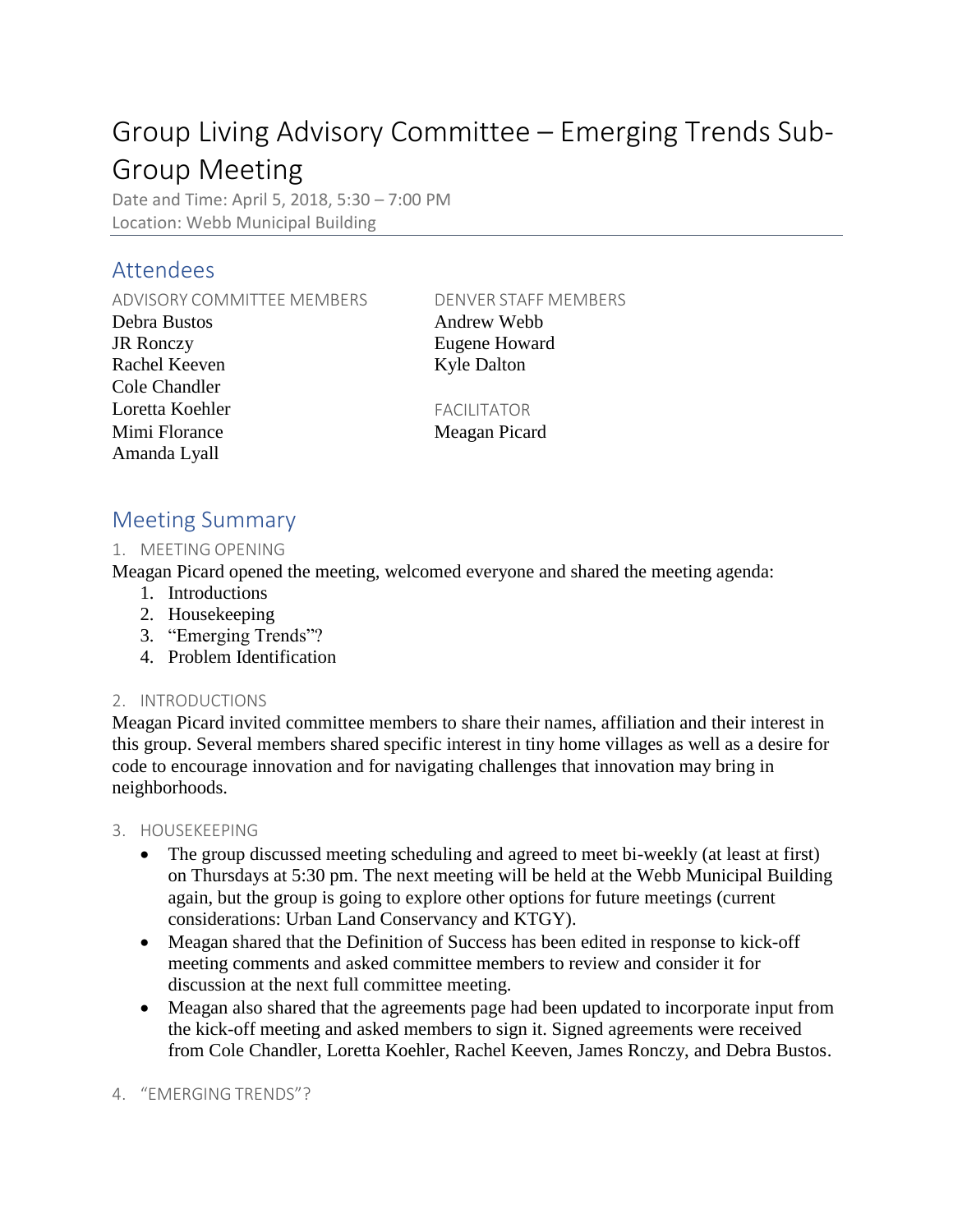The discussion began with talking about what's happening around the country that may be considered emerging trends. The following were identified:

- Single Room Occupancies (SROs), described as being like a step up from motel living or like dorm living
- Tiny Homes, village example given from Eugene, Oregon: 300 SF Tiny homes with shared facilities; described as similar to KOA camping cabins with shared amenities
- Cottage Homes 600 to 1200 on small lots or on large lots with multiple units (Martha's Vineyard)
- Co-Housing Urban/Suburban
- Micro-Housing
- Macro-Housing, described as multiple individual units within a larger structure some as intentional communities (co-housing) and some not
- Mansion Apartments, effectively subdivided homes

Some discussion occurred about problems with the code that limit the possibilities of accommodating these trends. Issues to consider in the problem definition and future recommendations include:

- Revisit the number of unrelated people living together (San Francisco allows 10) unrelated, Seattle 8, Portland 6) *Note: Project team will confirm and clarify if necessary.*
- Need to meet the density needs of the city (Existing tiny home village utilized about 11,000 SF with 11 units to have 10' separation to meet fire, with each unit being 100 SF)
- Building Code drove the size of the units before other Building Code requirements kicked in requiring other elements
- Congregate Living limitations to 16 persons
- Provide for cooperative living that is intentional and practical
- Consider expanded Building Forms that allow for different price points group needs to consider both uses and forms in making room for these new ways of living
- Recognize who created the zoning we're living with today (not women or people of color) and why – intention is to update code with 21st century thinking and be more inclusive of all people and needs
- Consider neighborhood impacts, including traffic congestion, parking, look/feel, etc. How will zoning for these new uses/forms benefit the communities and neighborhoods? How do we work with people's concerns?

A scope conversation ensued about which emerging trends fit into the DZC update on group living. The following were agreed upon as in scope:

- SROs: These have come and gone for a variety of reasons but are worth considering.
- Macro Housing: These are similar to dorms with a central kitchen/bathroom that is shared by residents who have attached, private sleeping rooms.
- Co-operative Housing: These arrangements have mutual community agreements but still have private personal space.
- Tiny Home Villages: These are multiple small residences on a single lot.